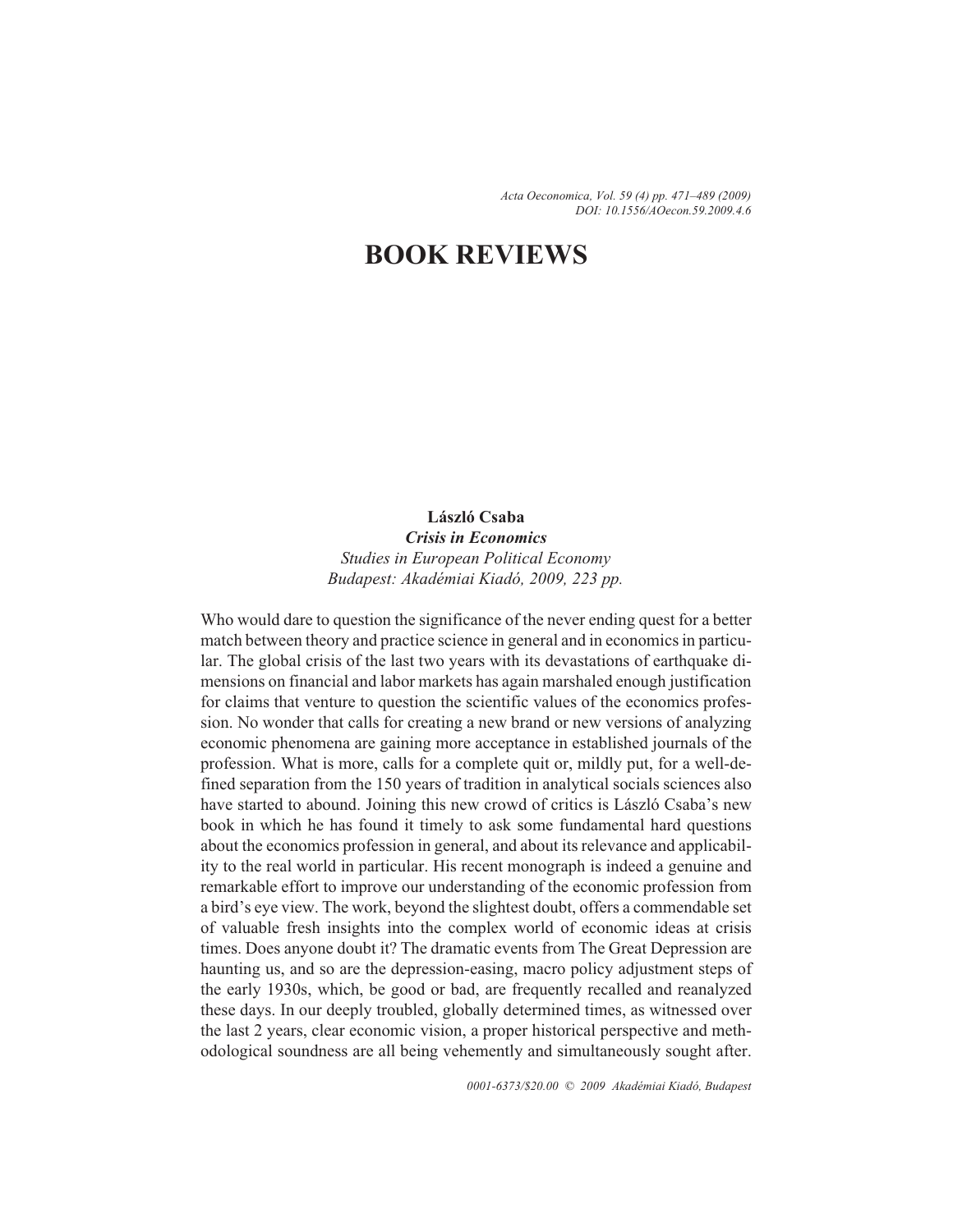This is especially so when it comes to discussing the sharply observable "disconnect' between global economic issues and its interpretations by modern economic theory. Against these high expectations, Csaba's book is no disenchantment by any measure, since it offers reliable guidance in all these departments to any reader who has kept somewhat abreast with the recent developments in mainstream economic literature. Much of the subjects covered in the volume are strongly related to some often revisited macro concepts of economic integration in general, and to a handful of key issues of globalization a growth and development in particular. Thus, they all need well informed academic readers who were relentlessly swimming in the main currents of the profession. Those who have, will surely enjoy the fresh angles and the wealth of new propositions, especially on the EU-enlargement related matters. When it comes to the EU political economy, beyond a shade of doubt, Csaba is at his best. The real strength of the author and his book is in its integrating-synthesizing capacity to compress seemingly far fetched most modern research ideas, thinking patterns and facts just to accompany them with a sharp vision of what is and will be relevant for leading economic research to better understand global – and more emphatically European development trends. The review that follows is not wishing to be exhaustive by any means, it only offers some reflections on issues that mattered the most to this particular reader.

In the introductory chapter, the work strongly kicks off with a vivid discussion that manages to firmly capture the reader's interest with the unusual theme: Why European Political Economy in an Americanized Discipline? The philosophy-of-economic science type chapter convincingly elaborates on why methodological exclusionism emerged in the first place, and why and how it is desirable to get to a more moderate and cooperative approach in the post crash era. A major source of his pro- methodological-pluralism argument is a Frydman – Goldberg (2007) study, which has blamed modern economic research for its exclusive focus on micro foundations and for its obsession with precise predictions; and – as was aggressively demonstrated by the current crisis – for the misfit between high brow theoretical application that had dismal delivery (p. 33). Yes, indeed, the current global crisis has taught us hard lessons in a most rapid fashion, as it has been handing out painful punishments across the globe for millions of laid off workers, for bankrupt companies and for hard pressed governments alike. It has demonstrated that the reliance on traditional academic output in economics is less and less productive, and that the limitation of the rationality principle gets stronger and stronger real world confirmations. This line of reasoning gets most of the emphasis in the main thrust of Csaba's argument on the questionable omnipresence and omnipotence of the rationality postulate, the one that is widely propagated by the bulk of the mainstream, by the efficient market theory in particular, (by the one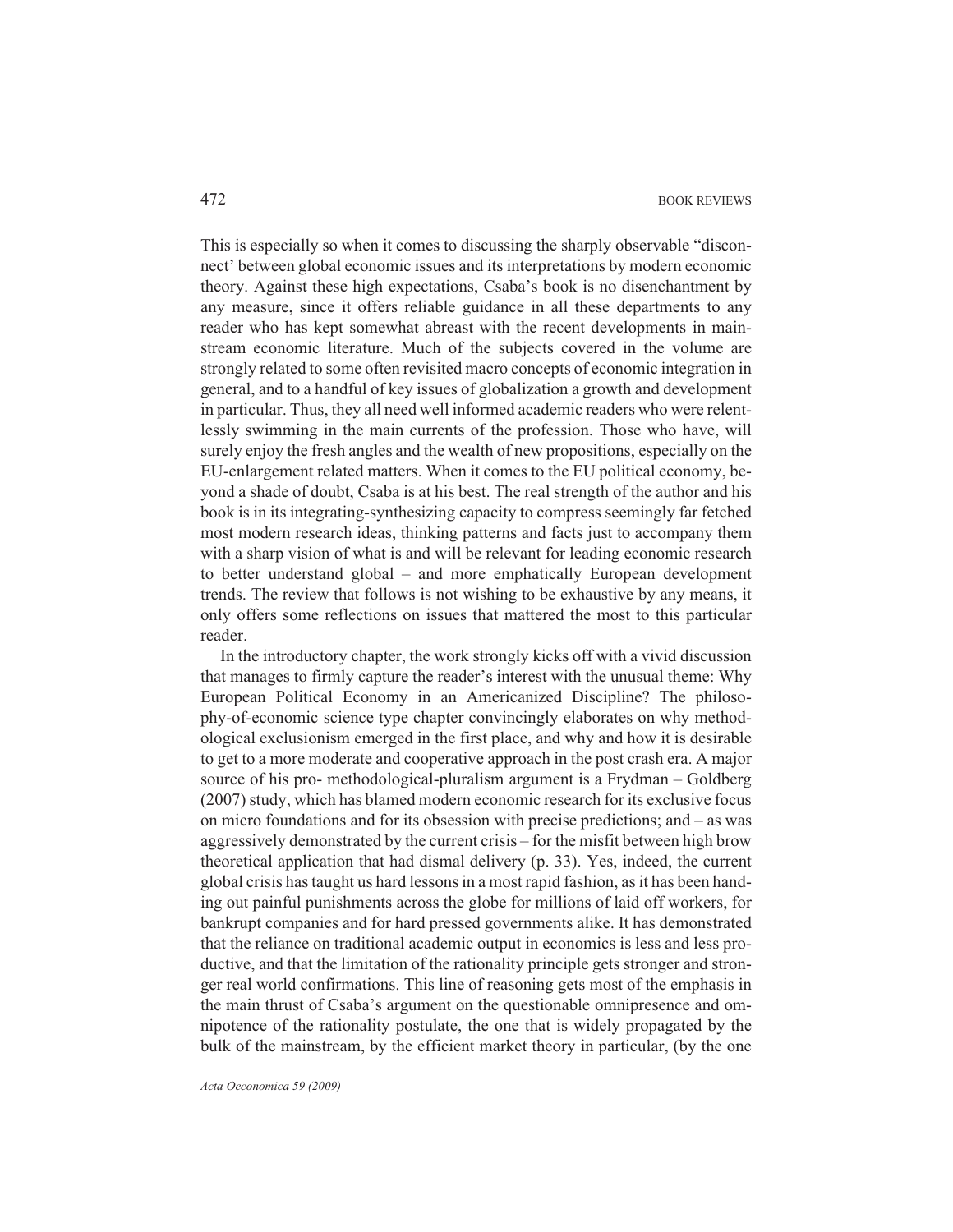### BOOK REVIEWS 473

which has visibly failed in the current crisis). Over the last 10 years, the limitations of rationality postulate have been demonstrated with ample evidence by many, among them was George Soros (2006), an active financial mega-player, who himself – by his genuine concept of reflexivity – even theoretically has contributed to our understanding of the nature of global money and credit markets.

On the same score, Csaba appears to be in agreement with an even stronger statement, namely with that of Nobel Prize winner Akerlof (2007: 17–29), in which Akerlof went as far as calling for a "*revision of the exclusiveness of the positive economics paradigm, in which statistical testing is everything, while studying cases and intentions is discarded as anecdotic evidence."* Moreover, *"when nonlinear dynamics become important as in contemporary physics, mathematics, biology, chemistry, meteorology and even in financial economics, predictive power alone in the usual sense of foretelling the future in exact quantitative terms, can no longer serve as the measure of what true science is."* (p. 41)

If one wishes to account for the value added of Csaba's exhaustive overview on this topical subject of the rationality postulate and methodological exclusionism, then, perhaps, as a final stand, the following more moderate conclusion can be reached: Csaba seems to be in almost full agreement only with Colander et al. (2007/2008) in that a Kuhnian paradigm shift of the current mainstream in the medium run is highly unlikely, despite the challenges that came from many angles against the most valued methodological foundations. Yet, change is already in the making, and much of it may come from within, as implied by the author, it can be deciphered from Robert Solow's view appearing in his recent addendum to his Nobel autobiography, *"economic growth theory my be coming back to a historic view",* a strong trend Csaba has also tried to document. In other words, the excessive methodological focus which led to exclusionism and intellectual arrogance of the past two decades, is likely to be overcome both in terms of promotion and academic appreciation and access to major journals alike. That is exceptionally good news for many in the profession. *"The traditional delineation between hard facts and soft interpretations can no longer be sustained, not even in introductory textbooks"*(p. 43.) – encapsulates the author his less encouraging main message on this line of reasoning.

Summing up, he is clear and firm in his conviction that methodological pluralism must already be taken as given, while the reemergence of the  $19<sup>th</sup>$  century ideal of grand social science is highly unlikely. The necessity for across-the-board methodological innovation in economics and not just in its mathematical formalization is more than pressing. Also is the need that there should be incorporation of new perplexing insights of other sciences even if these undermine previously axiomatic views such as rationality or the symmetry of loss and gain. (pp. 43–44).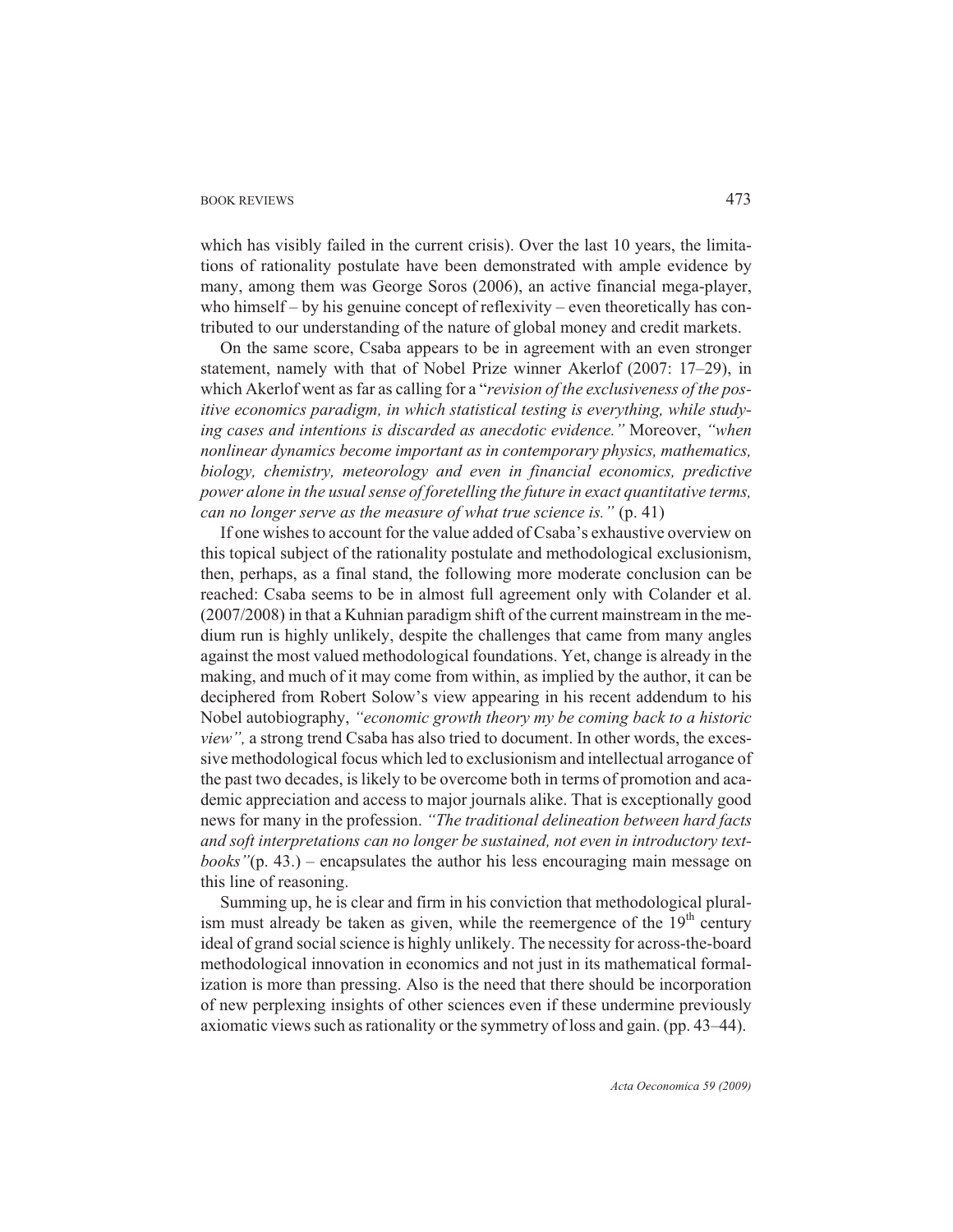Transition or spontaneous disorder? This is the focal research question in part II for Csaba, where his laborious efforts enable him to foretell, with some trust, the fortunes of post transition change in old and new Europe. The main hypothesis of the third chapter is that public choice is though quite important, in shaping policies, and institutional reforms it is much less relevant, especially in the long run, than most theories of systemic change and political economy of policy reforms would have it (p. 54). For a reliable explanation of this proposition Hayek's wisdom is being referred to, indicating that systemic transformation is *"the outcome of human action, not however of human deliberation".* In explaining why there are lastingly different trajectories for the development of post communist states, Csaba reaches conclusions that largely, yet not necessarily in every respect, contradict earlier findings of the comparative economic literature. For him, communality of the past is neither immediately nor directly decisive for the future development patterns. As the variants of capitalism (VoC) approaches would have it, social and economic implications of the lasting differences among macroeconomic, macro-social coordination mechanisms are considered as constituents of the competing models, rather more variants of the similarly structured market economy (as indicated and advocated by Iversen 2005).

There will be lasting differences between normatively projected and actually forecasted developments both in quantitative and qualitative sense. An unfortunate outcome of this prediction of this chapter will be that Central European growth is *unlikely to follow the overoptimistic growth paths to be forecast from the unconditional acceptance of models of convergence*.

Likewise, there is not much good news associated with the freedom of choice for system designers and citizens, too. All their freedoms will be much less for many years to come than thought at the down of systemic change. Behavioral norms and the tradition of muddling through are strong factors to remain.

In chapter IV, entitled *"Causes and Consequences of a new variety of macro-economic populism"* Csaba attempts to decipher the sources of macroeconomic derailment and institutional stagnation that followed the 2004 enlargement of the European Union.

Of particular interest is the case of Hungary, the author's homeland, a small open economy with a forerunner label for many years, which has "managed" to show how the first can be the last. The sad saga of a new member country is presented in the analysis showing how Hungary has been gradually relapsing into the stagnant continental model of Italy, France and Germany where the political economic rationalities regularly clash. I (I. M.) add, that Hungary is way short of the envied levels of productivity and efficiency and can ill-afford the stagnating status of the of respective countries. The short answer to why it happened is indeed straightforward: in Hungary, hard choices were not made by the governing parties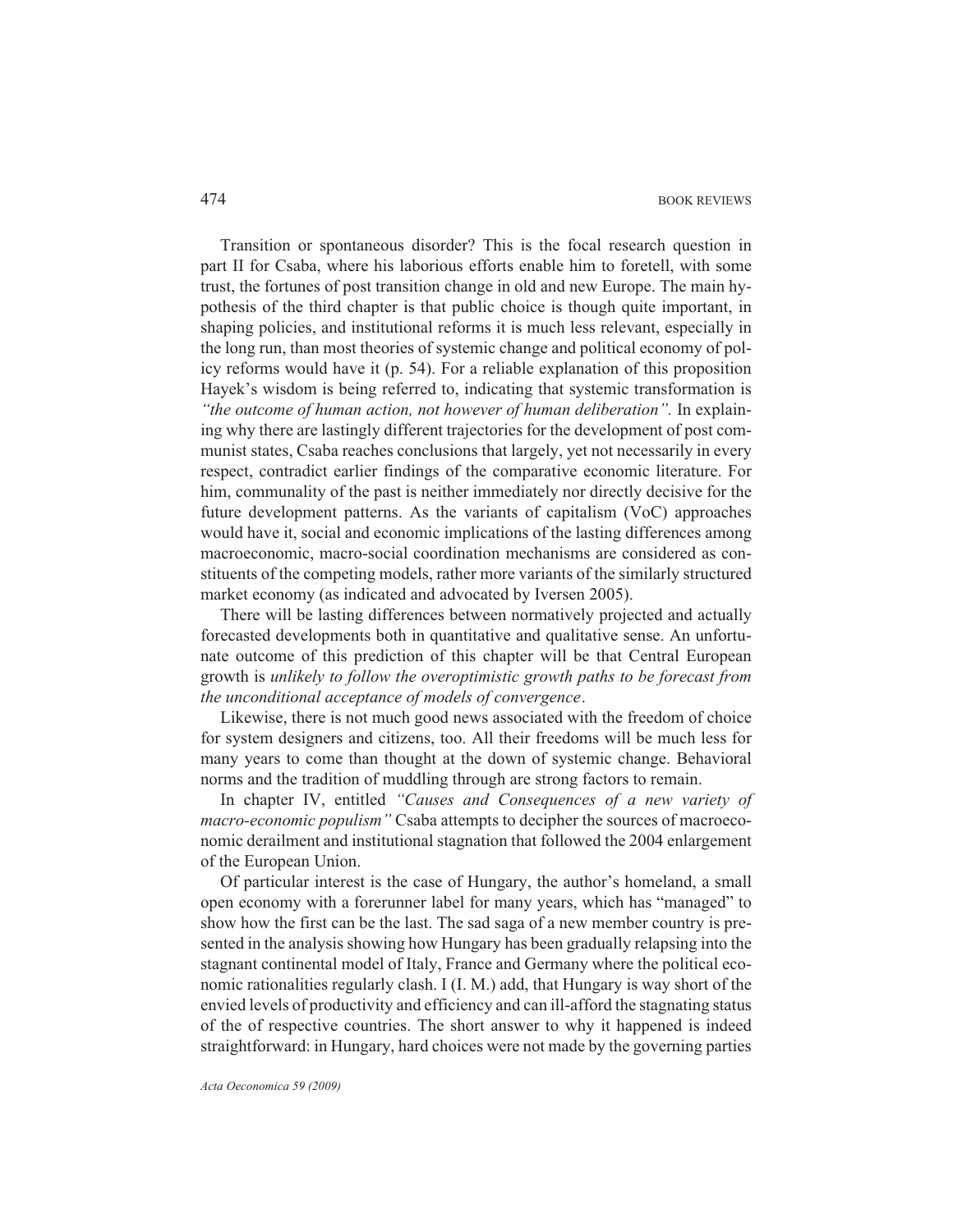### BOOK REVIEWS 475

for almost two decades. Following the wisdom of Jean Paul Sartre no choices are also choices, Csaba reminds us. Inaction has led to dramatic endings and there was little surprise in the outcomes: severe deterioration of macroeconomic performance and a relative loss of position against the rest of the new EU members, not to speak of the top ten countries, in the World Economic Forum Rankings. Major factors of growth, capital, R&D and EU funds, were not put to galvanizing functions for a good many wasted years.

The diagnoses of macroeconomic derailments for other countries, the Baltics, Poland, the Czech Republic and Slovakia are also instructive and fit the pattern of general observations for the causes of derailment. Namely, it was shown as a typical set of common features of the largely distorted development paths of the countries at hand that, a) the governing parties tended to disintegrate, the social redistribution moved back and force; b) the stick and carrot mechanism for long term measures was lost; c) the EU as an external disciplinary agent malfunctioned due to its own implementation crisis; d) there was a general loss of credibility and transparency in economic and political affairs, which was coupled with populist discourse; e) there was loss of control over monetary policy amidst mounting disequilibrium, both external and domestic; euro adoption created a false sense of security (pp. 110–111).

Csaba does not accept a typical conclusion of the enlargement literature. He rejects all theoretical attempts to generalize the positive impact of EU membership on growth. Also, he finds non-conclusive the explanations of the currently foreseeable slowdown either immediate or owing to a bust, way before neoclassical theories of convergence would suggest. Also more emphatic, and is clearly not in line with the basic tenet of the literature, is his argument on the real significance of the external anchor, the single currency, *"The availability of the external anchor and favorable expectations for joining the single currency do not replace, as they are not event meant to replace, responsible, timely and informed policy action, based on insights from academic economics."* (p. 113)

*"Premature enlargement? How long a consolidation period is needed?"* These are the focal questions of Chapter V in which, on balance, Csaba appears to share the skeptical view, which the present reviewer tends to co-share. Namely, it is to be firmly stated and restated that on issues of the visible and quickly attainable tangible results of the enlargement, the euro-skeptic trend is still hard to be overlooked. One of the many reasons why this outcome is to be reflected upon with more rigour is that the assumption of the old members about the self propelling nature of marketizing reforms and conversion to fiscal orthodoxy in new members proved to be overly optimistic. Popular, consumption driven booms enjoyed by most of the new members will not be, we can agree, the way to go, especially until large external/internal disequilibria exist. The multi-causal and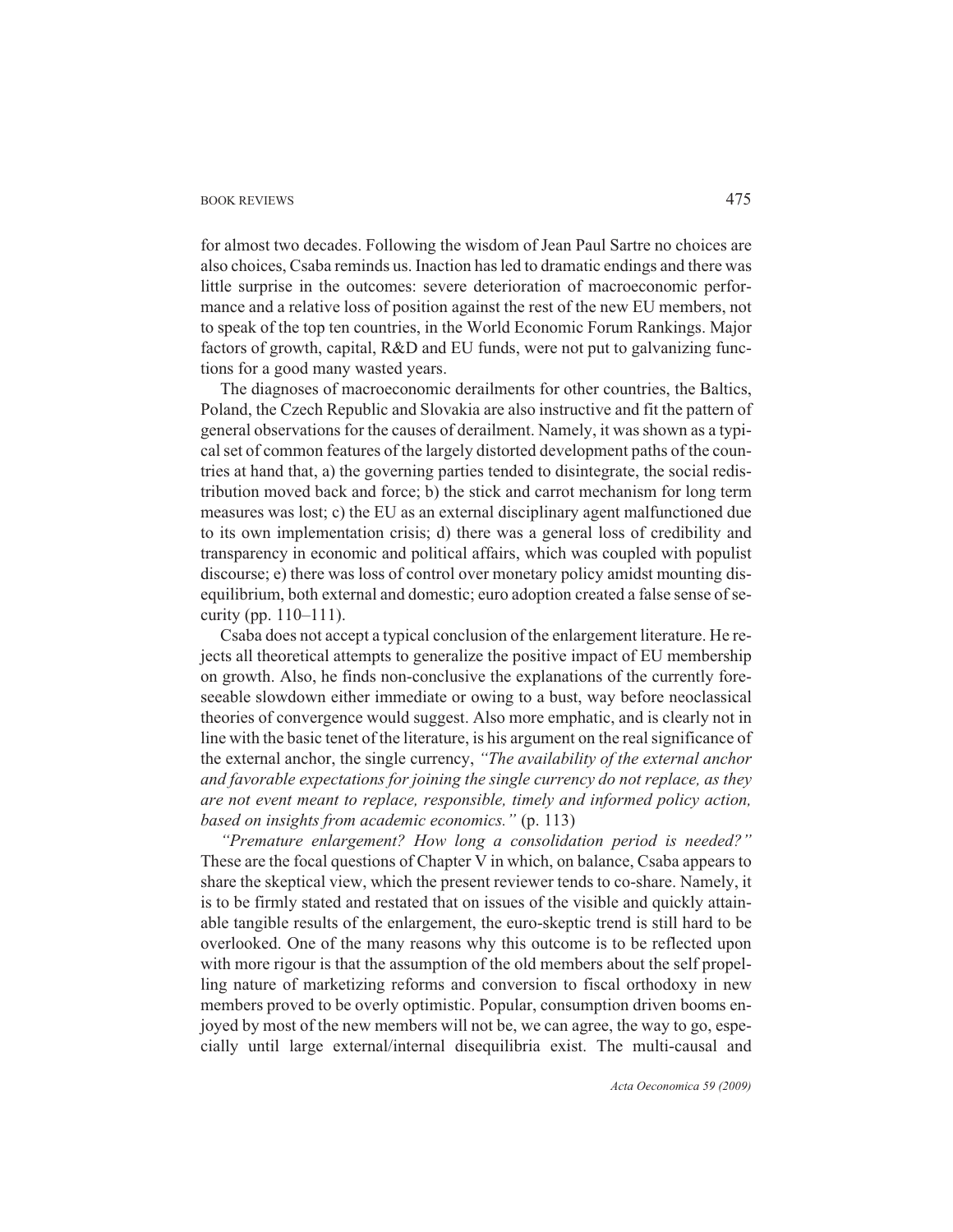multi-dimensional nature of stagnant reforms in the economic and non economic areas alike render it probable that overcoming the impasse of the 2000s is likely to take significantly longer time than postulated at the time of eastward enlargement. Likewise, meeting the EMU criteria will take at least a decade. These are some of the key points of Csaba's mainly dismal conclusions on the delicate matters of the maturity case.

*"Revival or all problems swept under the carpet? Visionary prospects and myopic reality"* carries the heralding title for Chapter VI. In fact, the main finding, or claim rather, of this chapter is more down to earth and less exiting than the title would suggest: the EU has managed to cope, despite a number of inconsistencies with three very different enlargements basically with success. (p. 138). No matter however controversial this claim maybe in the eyes of many, especially against the frequent complaint that the EU is in crisis, the general thrust of the chapter's underlying argument is still positive and forward looking. To the author' full credit, he is non-hesitant in discrediting the traditional federalist idea that to spend ever more funds (in GDP terms) is an established and good measure of how to create efficient and relevant joint policies for the EU-27 (p. 145).

Chapter VII, *"The future of the EU: Between high and low politics*" is aiming at working on the puzzle that emerges from the drift between high politics and low politics in the EU. The former is trying to politicize the EU by pushing ahead through means of elaborate formulations of public law. The latter has drawn attention to the very different mostly economic and social concerns of the median voter and translates into the Euro-skeptic stances of several governments. Csaba appears to show no mercy, he invokes Shakespeare and soon labels the sad fate of the Treaty renewing efforts as "Comedy of Errors". Csaba reminds us that many obvious facts are being neglected. More precisely: the EU is not meant to equalize the level of development across members (community budget capping reassures that). A net inflow amounting to a maximum of  $1-1.5\%$  of GDP is by definition unfit to trigger overall growth. Since EU money is typically for competitive bidding, there are no contingents as in CAP, earmarked for individual needs, thus the calculated sums should not be treated as entitlements. Also, structural funds are earmarked for a variety of purposes from education to environmental protection, thus indirect internal patterns of money distribution render EU funds as inadequate means to counter major economic lulls. This warning of the author merits special attention amidst the strong and long lasting gravity of down phases of the business cycles omnipresent in the years of 2008–2009 across the entire EU.

The EU is unfit to impose any rule on its unwilling members. Csaba finds no indication of two popular misperceptions, i.e. intensive penetration of ludicrous EU rules in Hungary and the exploitative nature of EU membership. On the contrary, he has shown that the median voter and the man on the street has been tremen-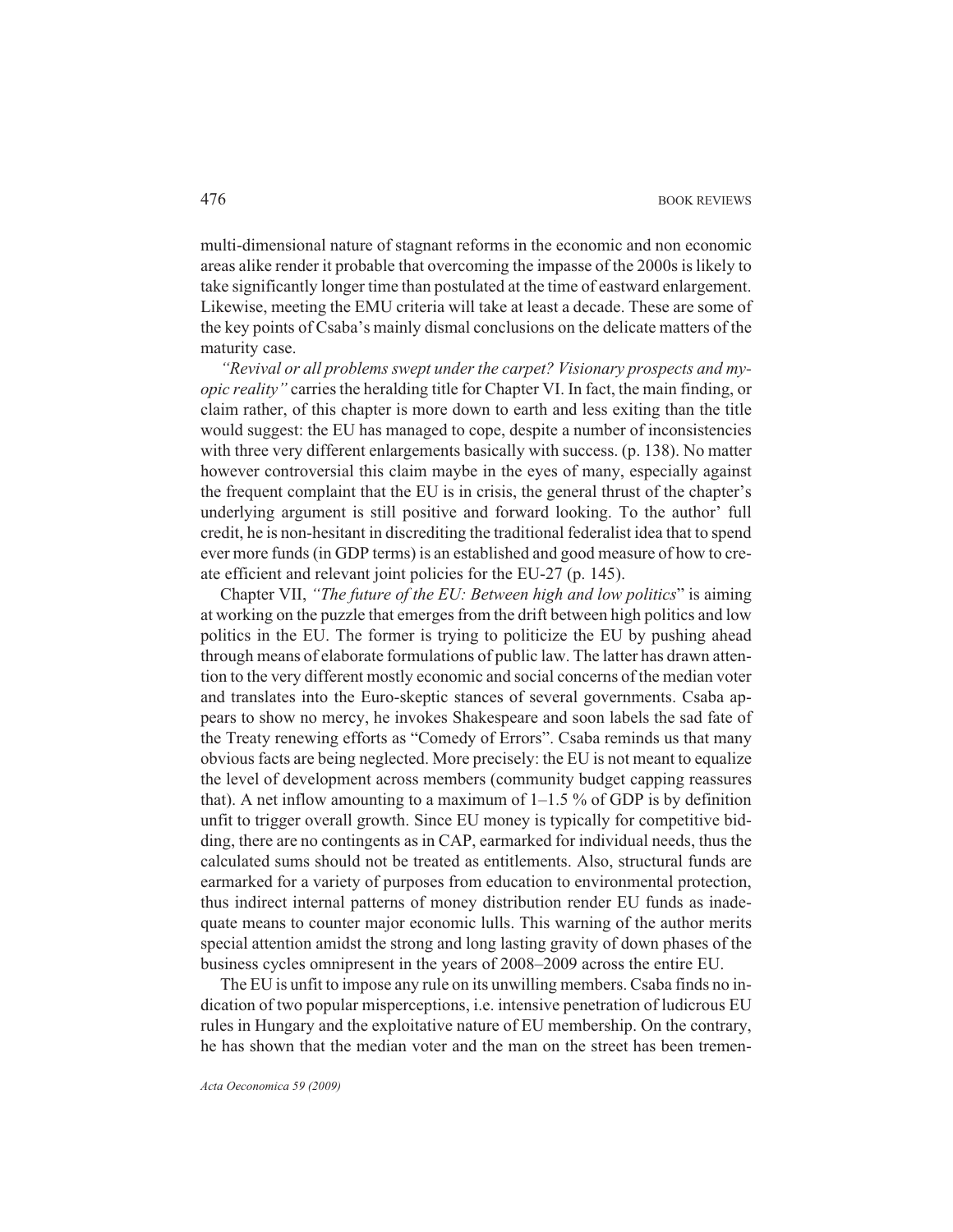### BOOK REVIEWS 477

dously benefitting from the gradual implementation of European standards into a rather unstable post-communist environment. The EU related complaints are either macro-economically insignificant or simply false (p. 173).

Economic transformation and the process of Europeanization is the main subject of chapter VIII. A political economy perspective is applied to assess how constitutional change has influenced economic change and how to improve policies and institutions. On the term Europeanization Csaba understands an overrated promise in the sense that for much of the academic and policy analyses of the last 20 years, the early promise developed into an axiom that Europeanization is likely to represent a fundamental molding factor for all countries engaging in the systemic change, but particularly for the new members.

Constitutional progress in terms of new political economy can and may help economic performance in several channels. Even monetary policy can get positive impetus from well defined division of labor of institutions and mandates of central banks. Notwithstanding that the top down controlling and guiding function of the EMU arrangements could not exert their influence either in law or fiscal policy (p.185). The EU is still more an association of compound states rather than a federal arrangement that can enforce legal norms, in which bad examples are easy to emulate.

One must agree on a crucial point which is anything but trivial: exchange rate policy and interest rate policy, a major deliberative component of the old members, is no longer meaningful.

In Hungary, expectations to the speediest adoption of the euro has been rational but the opposite has happened. Contrary to ECB, the National Bank of Hungary (MNB) has been following a pronounced inflation targeting (IT) path, while ECB was sticking to a two-pillar strategy. Little wonder that inflation targets were regularly missed in eight consecutive years, in the 2001–2008 period. Monetary policy was forced to give up the entry date to the euro-zone largely due to the inescapable tolerating of fiscal laxity and severe exchange rate volatility.

Summarizing part 3, *"Theories of Europeanization",* the following can be emphasized. On the one hand there is a mixed bag: Csaba has managed to show the superiority of EU induced reforms and policies against the realistic alternatives that were on the cards of various layers. On the other hand, Hungary has been confronted with a series of constraints emanating from the tiptoeing of intra-EU reforms (at the level of high politics). Formally powerful EU-arsenal has often proven ineffectual on the ground both against old and new trespassers. The weakness of the intergovernmental and the thin and shy supranational institutions and policies were in line with what was expected on the ground of the neo-institutionalist brand economic theories.